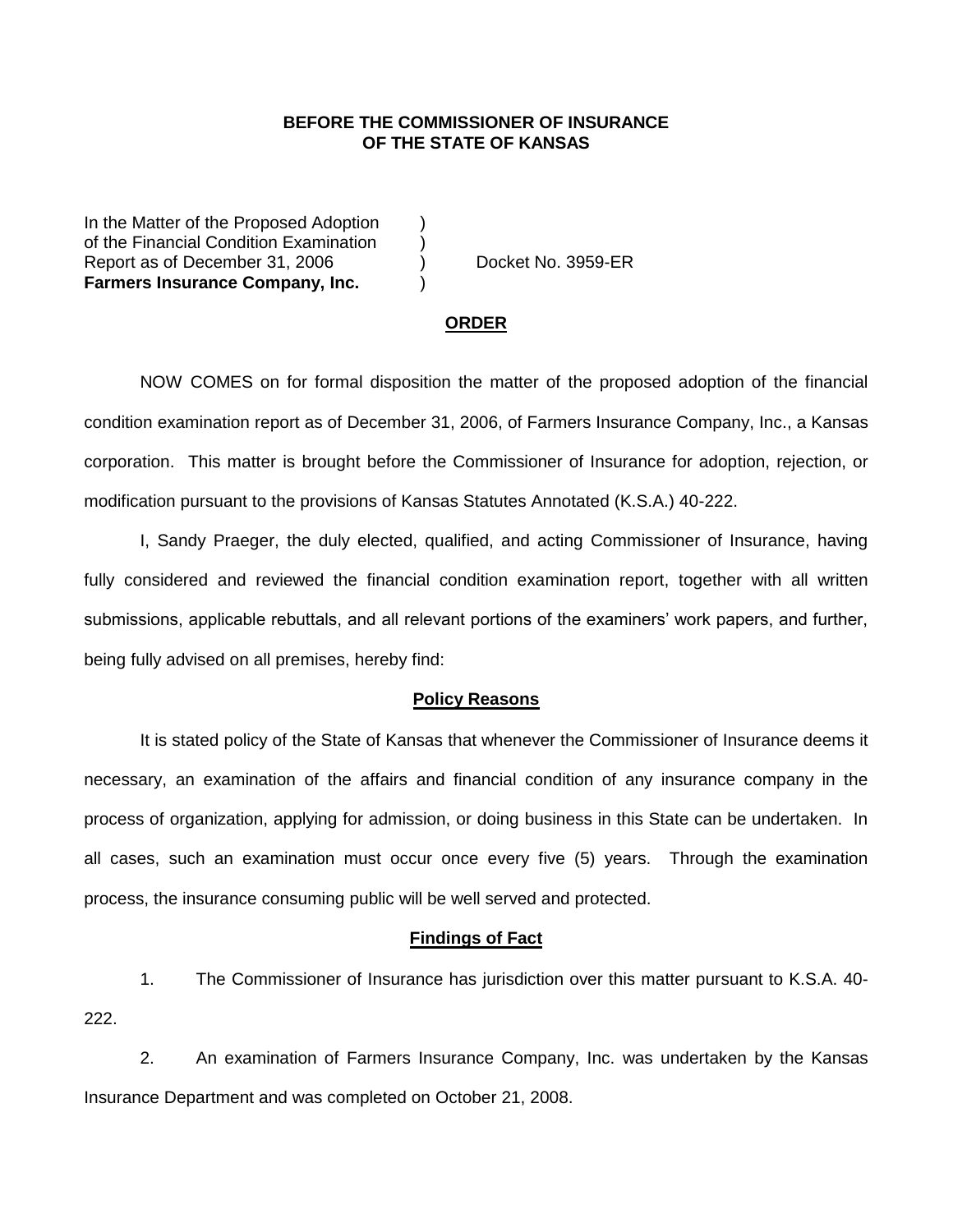3. The examiner-in-charge tendered and filed with the Kansas Insurance Department a verified written report of the examination within thirty (30) days following completion of the examination, to wit; October 21, 2008.

4. Following receipt of the verified report, the Kansas Insurance Department transmitted the report to Farmers Insurance Company, Inc. on December 17, 2008, with a duly executed notice advising the company of its opportunity to prepare and submit to the Kansas Insurance Department a written submission or rebuttal with respect to any and all matters contained in the report. Farmers Insurance Company, Inc. was further advised that any written submission or rebuttal needed to be filed with the Kansas Insurance Department no later than thirty (30) days after receipt of the verified report.

5. Farmers Insurance Company, Inc. filed a written acceptance of the verified report on February 2, 2009.

6. Based upon the written submission tendered by Farmers Insurance Company, Inc., the company took no exceptions to matters contained in the verified report.

7. Within thirty (30) days of the end of the time period allowed for written submission or rebuttal, the Commissioner of Insurance fully reviewed the report, together with all written submissions and rebuttals provided by Farmers Insurance Company, Inc.. The Commissioner of Insurance further reviewed all relevant workpapers.

8. No other written submissions or rebuttals were submitted by Farmers Insurance Company, Inc.

### **Conclusion of Law**

9. K.S.A. 40-222(k)(2) provides:

"Within 30 days of the end of the period allowed for the receipt of written submissions or rebuttals, the commissioner shall fully consider and review the report, together with any written submissions or rebuttals and any relevant portions of the examiners workpapers and enter an order:

(A) Adopting the examination report as filed or with modification or corrections. If the examination report reveals that the company is operating in violation of any law, regulation or prior order of the commissioner, the commissioner may order the